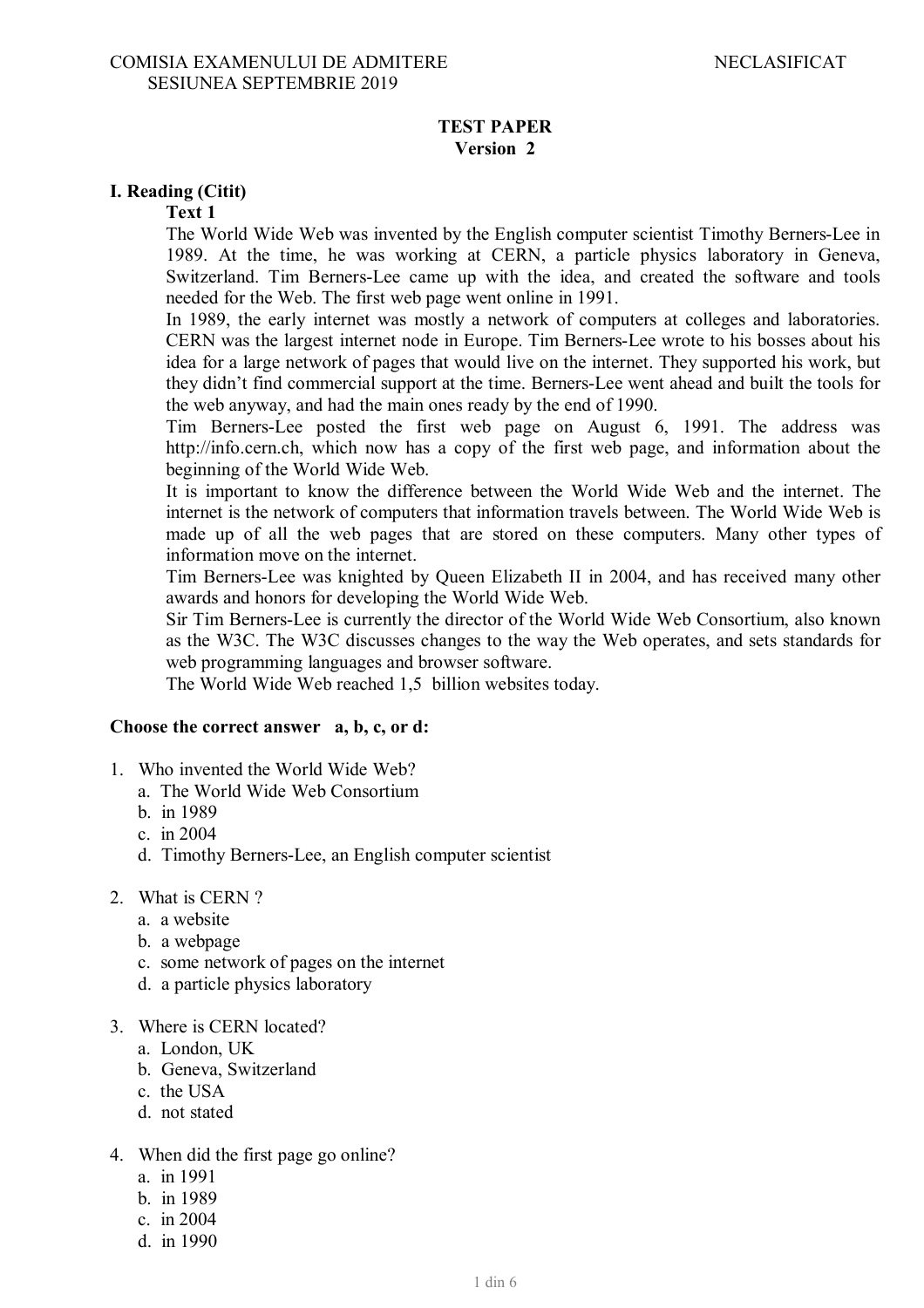- 5. In 1989, the early internet was mostly at colleges and laboratories.
	- a. a commercial support
	- b. an award
	- c. a network of computers
	- d. a copy of the first webpage
- 6. Lee's bosses supported his work, but they didn't find commercial support at the time.
	- a. True
	- b. False
	- c. Both A and B
	- d. not stated
- 7. The first web page was posted on August 6, 1991 and the address was
	- a. W3C
	- b. Geneva, Switzerland
	- c. http://info.cern.ch
	- d. http://timbarnerslee.info.ch
- 8. What is internet?
	- a. All web pages that are stored on everyone's computer.
	- b. A language learning site
	- c. A copy of the World Wide Web
	- d. A network of computers that information travels between

9. Tim Berners-Lee was knighted by \_\_\_\_\_\_\_\_\_\_\_\_\_\_\_\_\_\_\_ in 2004, and has received many other awards and honors for developing the World Wide Web.

- a. Donald Trump
- b. Queen Elizabeth II
- c. his CERN bosses
- d. August 6, 1991

10. The World Wide Web reached \_\_\_\_\_\_\_\_\_\_\_ websites today.

- a. a few million
- b. less than 1,5 million
- c. 1,5 billion
- d. not stated

# Text 2 (Citirea cu atentie)

Salary

Nowadays, salary is money received for work, usually weekly or monthly. The word itself comes from the Latin word salarium, which actually means "payment for salt".

In ancient times, salt was so valuable, it was referred to as "white gold". Salt was not only used for food, but also to treat wounds, which is why sal, meaning "salt", and salud/salute, meaning "health" (in Spanish/Italian), are so similar.

In the ancient Egyptian kingdom, workers were often paid with salt, which they used to preserve their food.

# **Choose the one correct answer a, b, c or d.**

11. What is salary nowadays?

- a. a type of vegetable
- b. a poem in Latin
- c. an ancient Egyptian Kingdom
- d. money received for work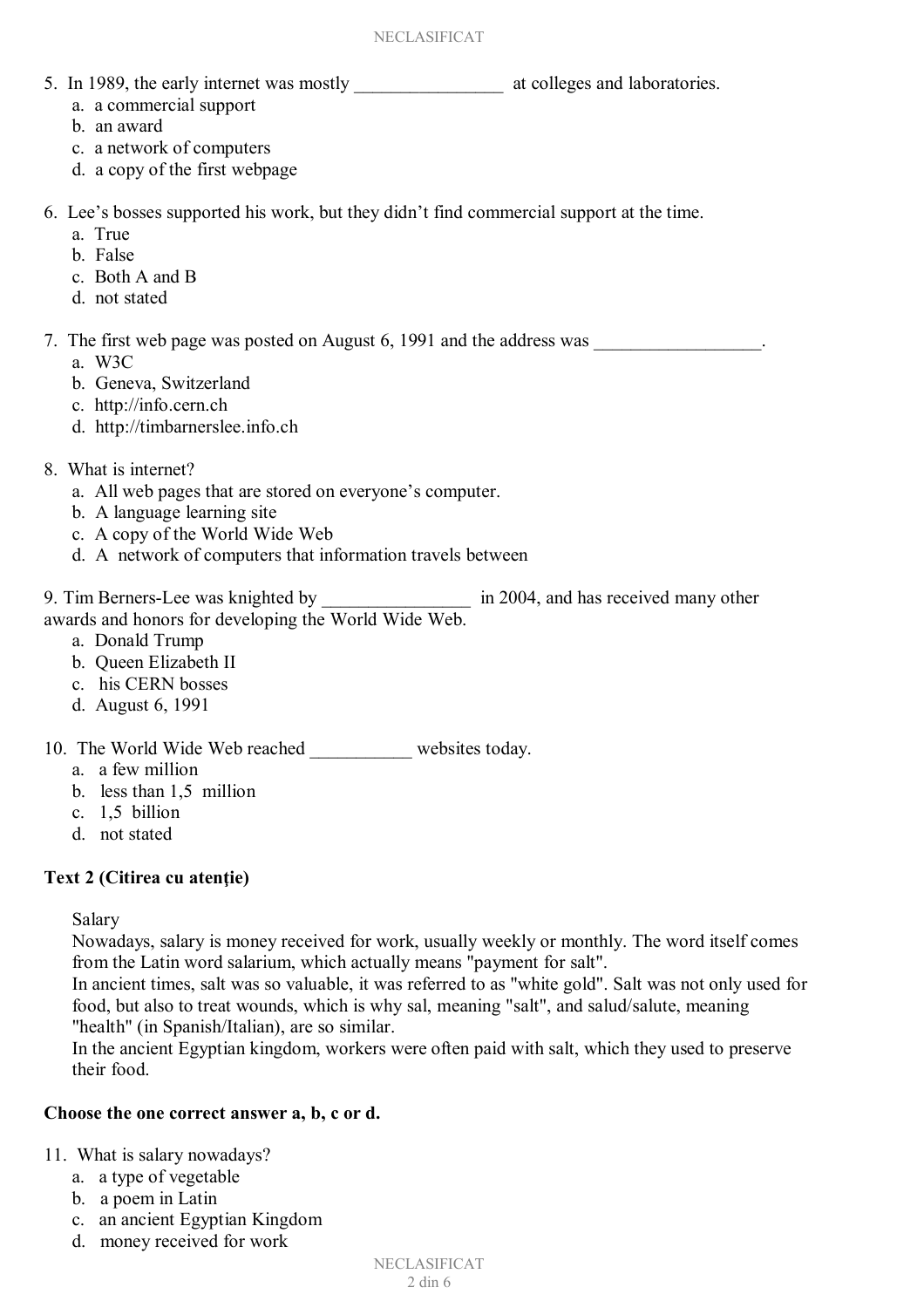- 12. Where does the word "salary" come from?
	- a. It comes from the Latin word "salarium".
	- b. It comes from the word "valuable".
	- c. It comes from Italian.
	- d. It comes from the Spanish word "salud".
- 13. What does the Latin word "salarium" mean?
	- a. food
	- b. wounds
	- c. payment for salt
	- d. not stated

14. In ancient times, salt was so valuable, it was referred to as "...

- a. white gold
- b. the salt of the earth
- c. a natural white substance
- d. sea water
- 15. What did ancient Egyptian workers do with the salt they got as a payment for the job done?
	- a. They were never paid with salt.
	- b. There was no salt in ancient Egypt.
	- c. They used it to preserve their food.
	- d. They ate very salty meals.

### **II Grammar and Vocabulary**

### **Grammar Choose the best answer a, b, c or d:**

- 16. Have you ever been to Bali?
	- a. Yes, we are.
	- b. Yes, I have.
	- c. No, I did.
	- d. Yes, they like it.
- 17. If Susan had studied harder she \_\_\_\_\_\_\_\_\_\_\_ the exam.
	- a. will passed
	- b. will have pass
	- c. will have passed
	- d. would have passed
- 18. What's the passive voice of following sentence?

They make these artificial flowers of silk.

- a. These artificial flowers are being made of silk.
- b. These artificial flowers are made of silk.
- c. These artificial flowers is made of silk.
- d. These artificial flowers was made of silk.
- 19. When I arrived at the station, Peter for me.
	- a. is waiting
	- b. waits
	- c. were have waited
	- d. was waiting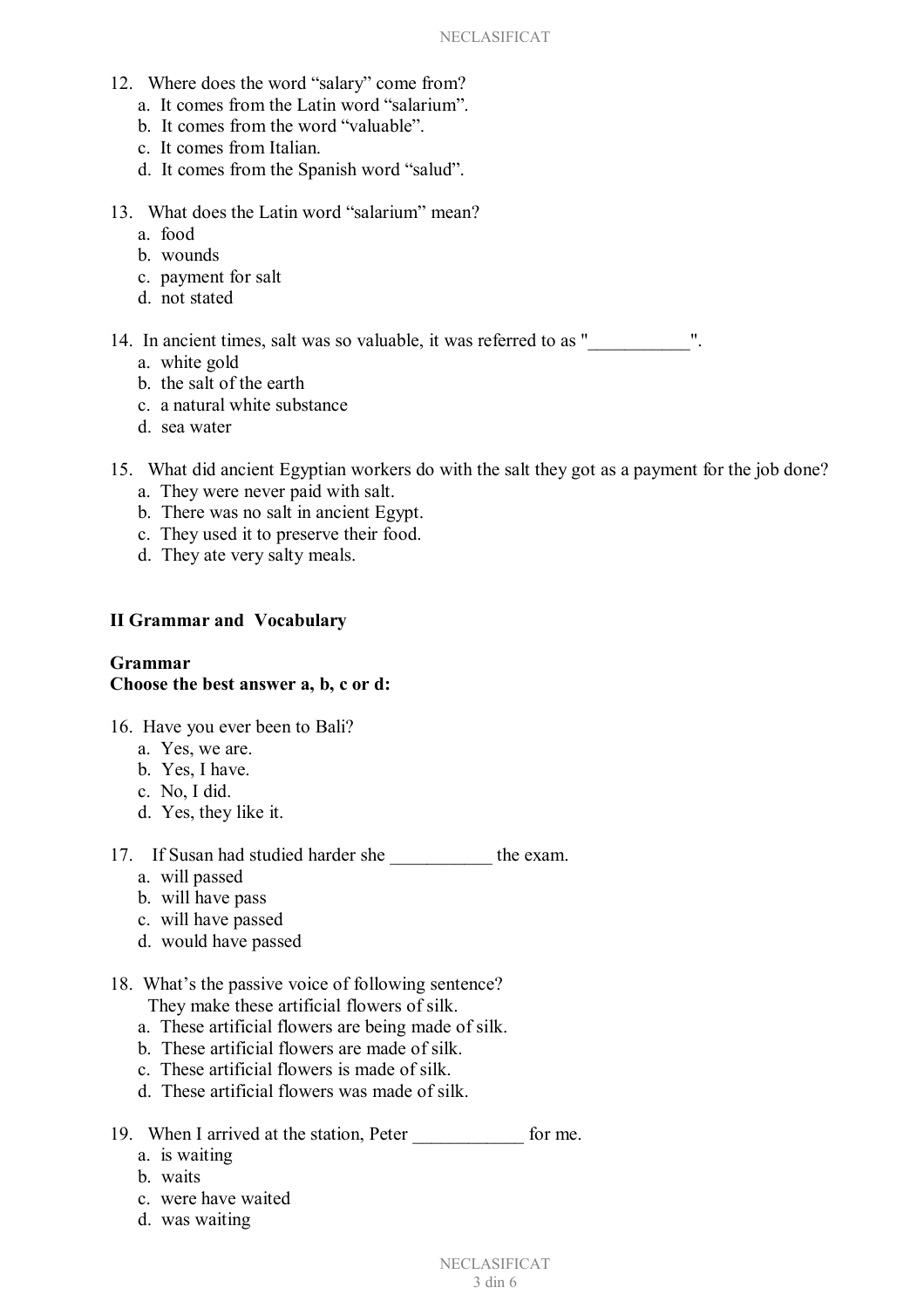- 20. Jack hasn't eaten anything twenty-four hours.
	- a. since
	- b. from
	- c. for
	- d. at
- 21. "Don't believe everything you hear," he warned me.
	- a. He warned me to believe everything I heard.
	- b. He warned me to not believe everything I heard.
	- c. He warned me not to believe everything I heard.
	- d. He believed me not to warned everything I heard.
- 22. Mary is crying, 22.
	- a. hasn't she
	- b. isn't she
	- c. did she
	- d. doesn't she
- 23. He \_\_\_\_\_\_\_\_\_ till 10 a.m. yesterday.
	- a. sleeps
	- b. slept
	- c. has slept
	- d. sleeping
- 24. I'll buy that house when I can enough money.
	- a. has
	- b. having
	- c. had had
	- d. have
- 25. I always carry an umbrella but Sally \_\_\_\_\_\_\_\_.
	- a. didn't
	- b. doesn't
	- c. has
	- d. did

## **Vocabulary Select the best answer a, b, c or d:**

- 26. How old is Jim?
	- a. Jim is my good old friend.
	- b. Jim is Tom's son.
	- c. "Jim is going shopping", mum said.
	- d. Jim is twenty-five.
- 27. The red chair is than the blue one.
	- a. comfortable
	- b. more comfortable
	- c. comfortably
	- d. the most comfortable

28. It takes hours to get from London to Cairo by air.

- a. five
- b. fifth
- c. automobile
- d. jet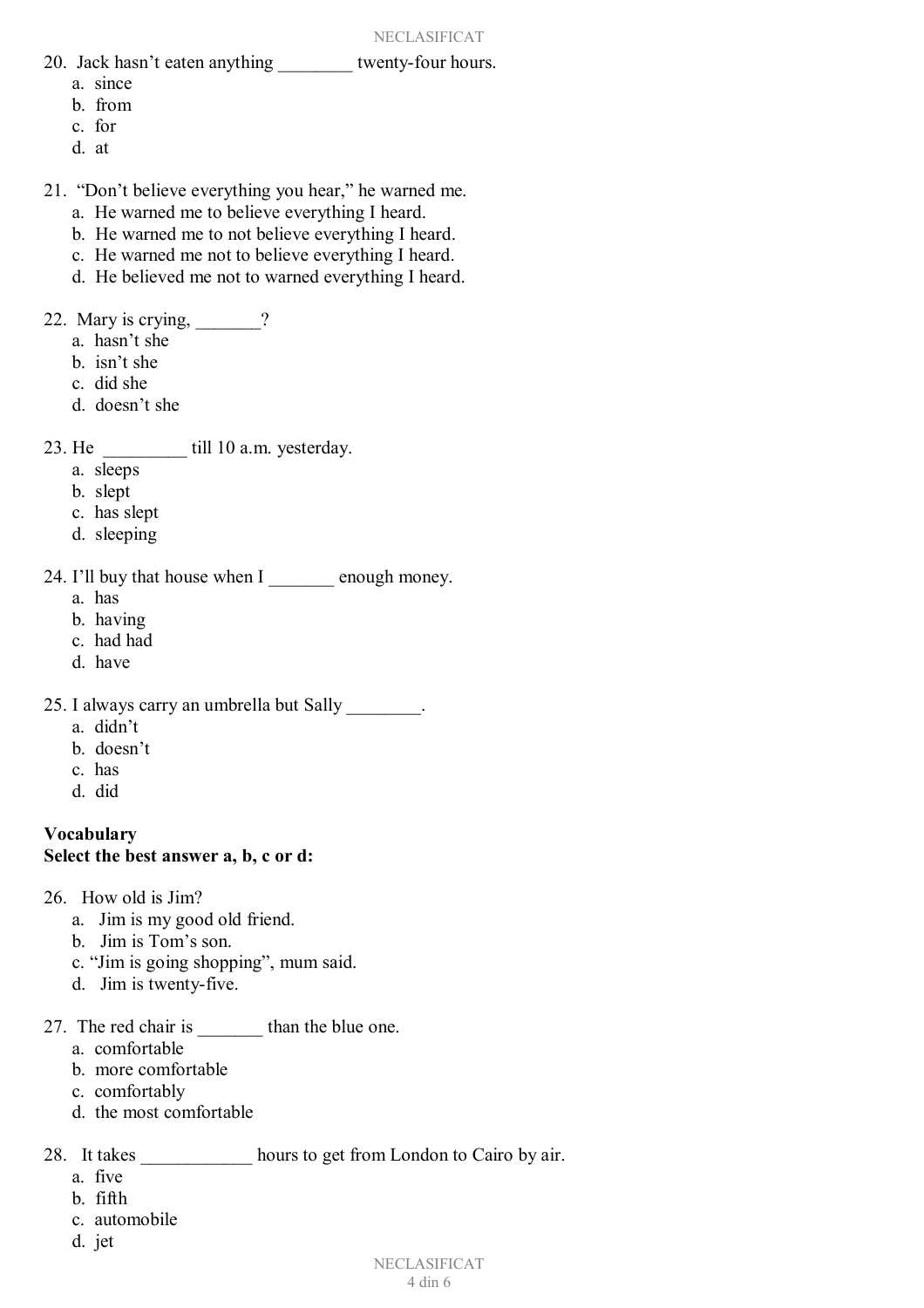#### 29.

- a. Who's bag is this?
- b. Whose bag is this?
- c. Who's is this bag?
- d. Whose is bag this?

30. Arnold Schwarzenegger is a/an \_\_\_\_\_\_\_\_\_\_\_.

- a. actor
- b. writer
- c. magician
- d. waiter
- 31. Liam is my father's brother. He is my
	- a. uncle
	- b. grandpa
	- c. grandson
	- d. nephew

32. Seventeen were searching the house.

- a. policeman
- b. policewoman
- c. policemen
- d. police
- 33. What's your job?
	- a. I like yellow. My favorite color is yellow.
	- b. Pasta. It's my favorite dish.
	- c. I am a dentist.
	- d. It's Jane's birthday today.
- 34. What's your favorite season?
	- a. Summer
	- b. The Black Sea
	- c. The US
	- d. Tulips. I love tulips.
- 35. Who do you look like?
	- a. Not my circus, not my monkeys, sir.
	- b. It's Saturday. Why don't we go to the beach?
	- c. Detective stories. They are the best.
	- d. I look like my father.

# **IV. Writing. Choose the best answer a, b, c or d:**

# 36.

- a. Coffee cups I'm afraid one of your I've broken.
- b. Of your one I'm afraid coffee cups I've broken.
- c. One of your coffee cups I've afraid I'm broken.
- d. I'm afraid I've broken one of your coffee cups.

# 37.

- a. An omlette make you can't eggs breaking without.
- b. Without breaking eggs, make can't you an omlette.
- c. You can't make an omlette without breaking eggs.
- d. Without an omlette you can't make eggs breaking.

(proverb)